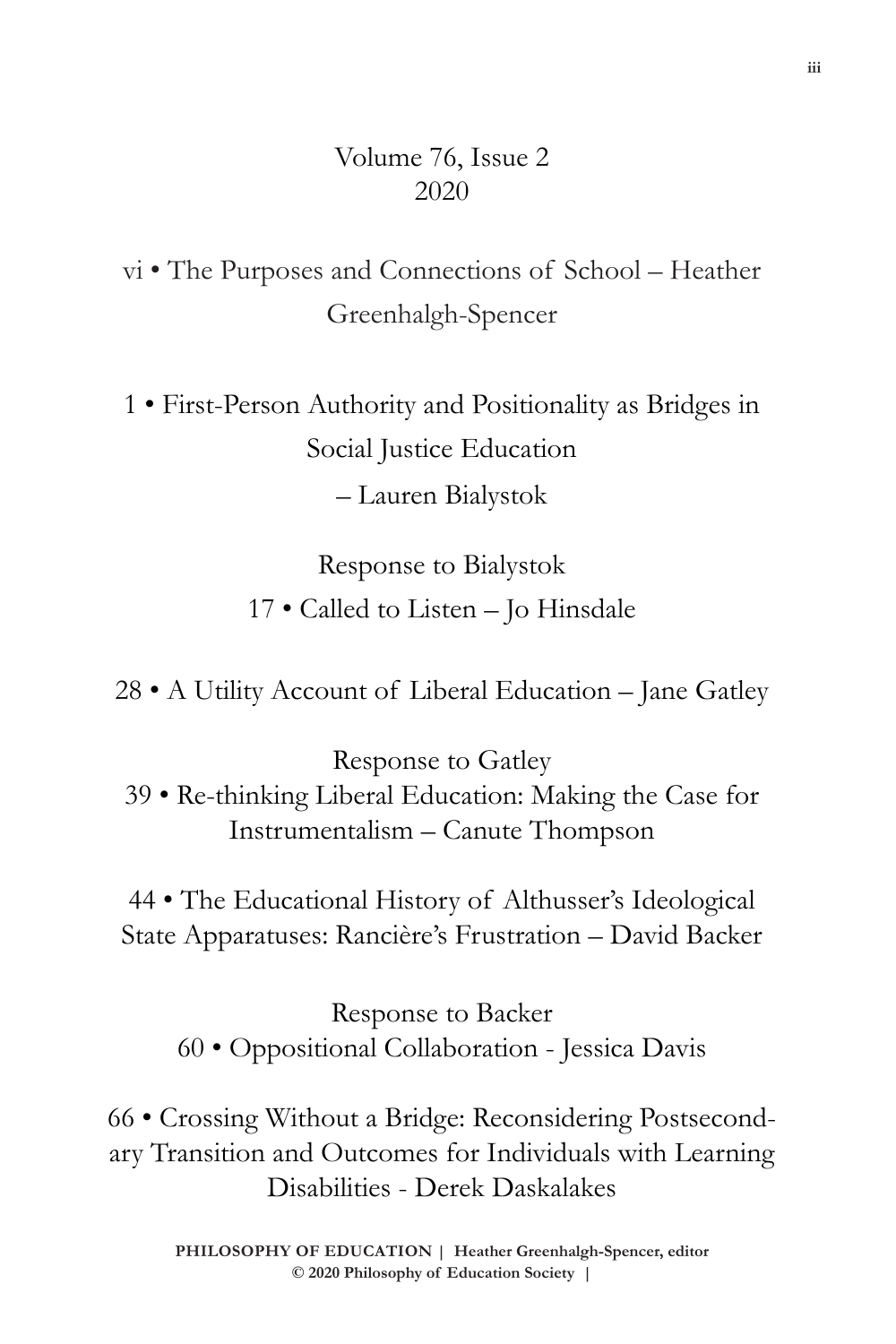Response to Daskalakes

84 • Bridging the College Outcomes Gap: Is it Possible?- Susan Verducci

90 • Existentially Expelled: School Expulsion and the Student - Addyson Frattura Response to Frattura

105 • The Dialectic of Expulsion: An Existentialist Account of Positive Freedom - Dini Metro-Roland

111 • This Is Our World: Arendt's Notion of Storytelling and Its Place in Education - Stefan Dorosz

Response to Dorosz

124 • Arendt on Narrative, Then and Now - James Stillwagon

130 • The Subjectification Function of Education: A Proposal for a Cross-Curricular Understanding - Claudia Ruitenberg

Response to Ruitenberg 147 • Teaching and Learning for Subjectification - AG Rud

153 • Dewey's Business Ethics and Education: Bridging Public-Private Tensions? - Deron Boyles

> **P H I L O S O P H Y O F E D U C A T I O N 2020** Response to Boyles